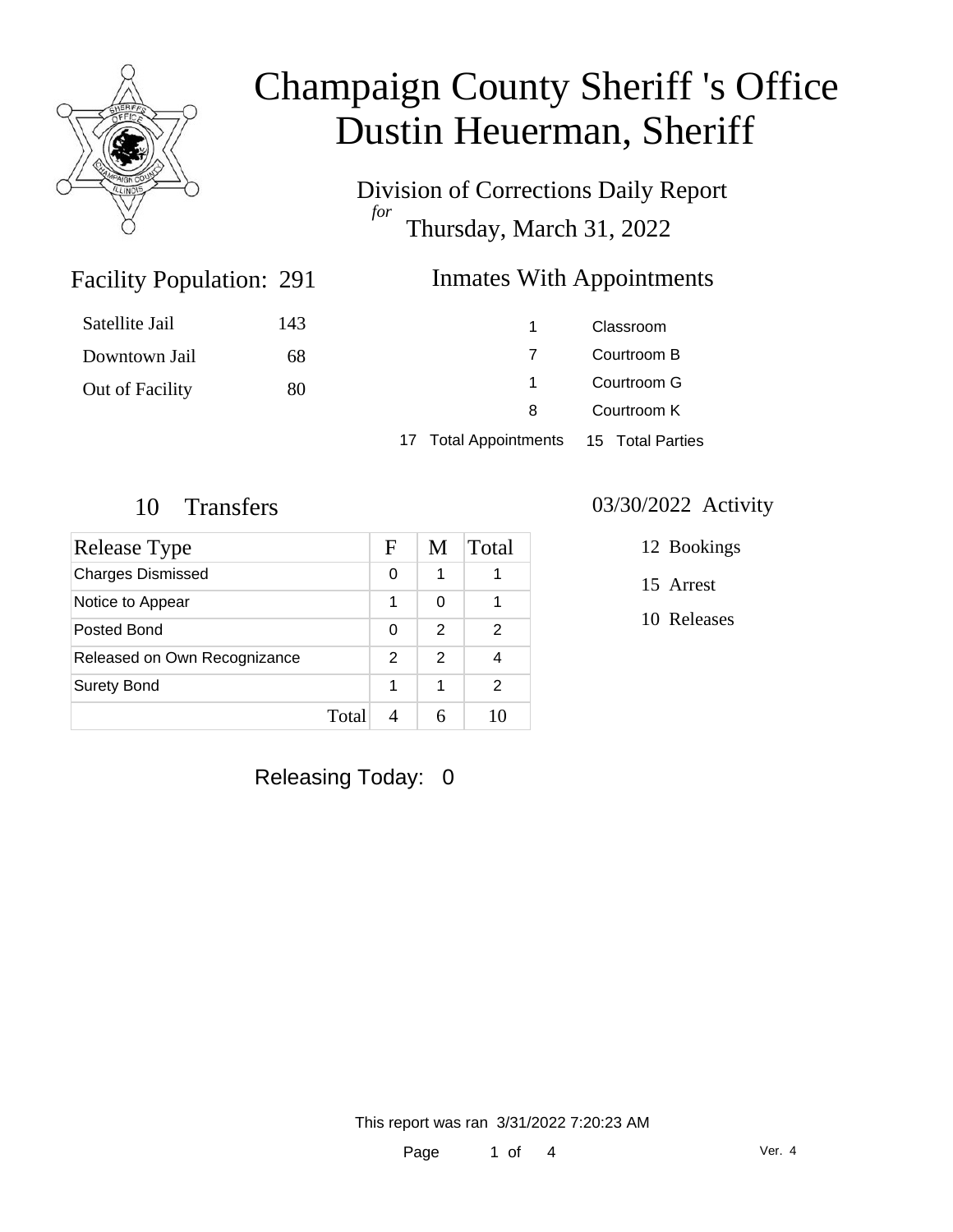

Division of Corrections Daily Report *for* Thursday, March 31, 2022

#### Custody Status Count

- Electronic Home Dentention 12
	- Felony Arraignment 11
	- Felony Pre-Sentence 7
		- Felony Pre-Trial 222
	- Felony Pre-Trial DUI 5
	- Felony Sentenced CCSO 6
	- Felony Sentenced IDOC 17
		- Hold Other 1
	- Misdemeanor Arraignment 3
		- Misdemeanor Pre-Trial 4
			- Petition to Revoke 1
			- Remanded to DHS 2
				- Total 291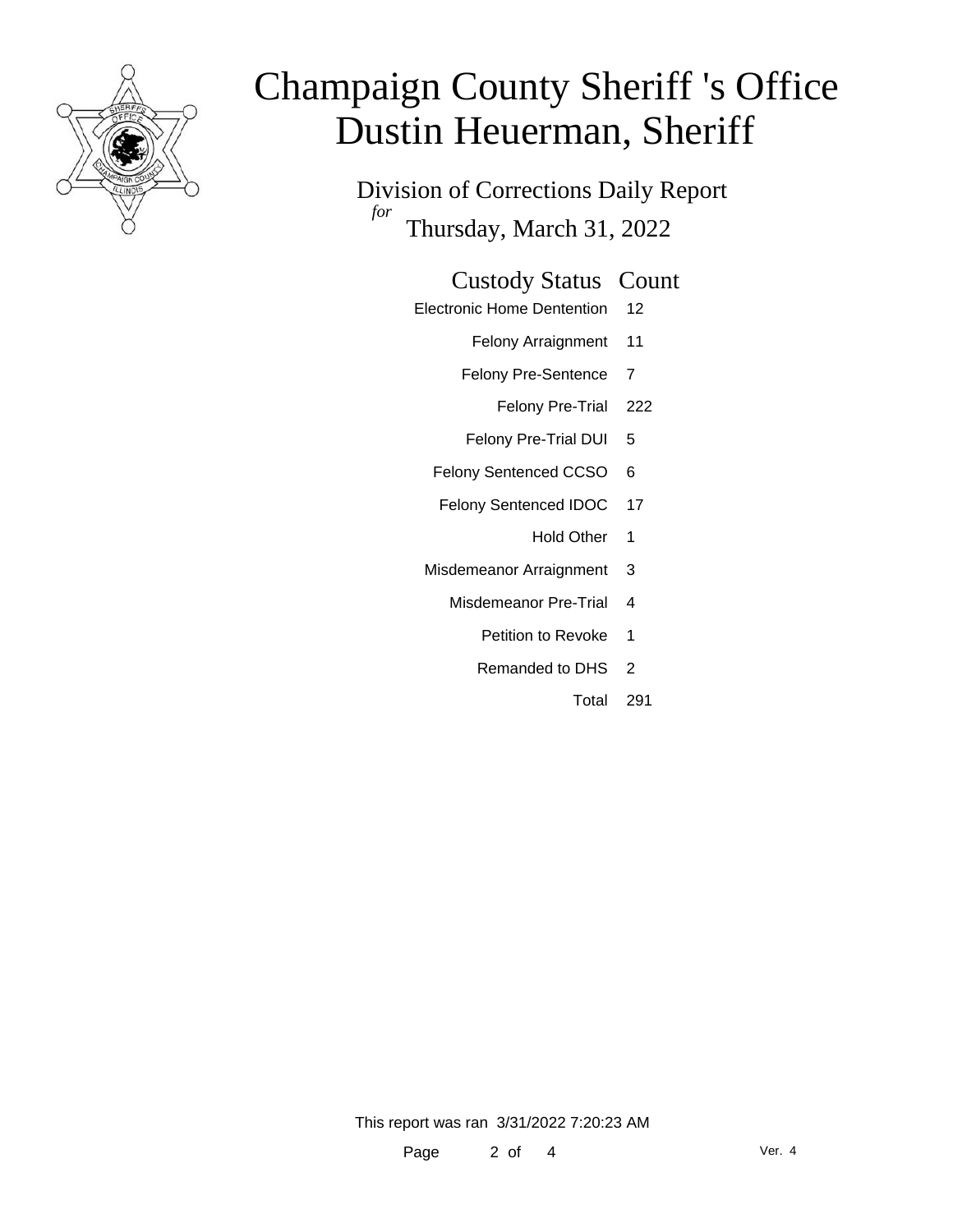

Division of Corrections Daily Report *for* Thursday, March 31, 2022

### Inmates With Appointments

| Jailing Party Name              | Location    | Number of Records / Node |
|---------------------------------|-------------|--------------------------|
| BRITT, FATIMA YOLANDA           | Courtroom K | 1 / Satellite Jail       |
| BUFFORD, LANCE CORNELL          | Courtroom B | 1 / Satellite Jail       |
|                                 | Courtroom K | 1 / Satellite Jail       |
| DAVIS, AUSTIN CHRISTOPHER       | Courtroom B | 2 / Downtown Jail        |
| <b>EVANS, MICHAEL WILLIAM</b>   | Courtroom G | 1 / Satellite Jail       |
| <b>FUSON, KEITH EDWARD</b>      | Courtroom B | 1 / Downtown Jail        |
| <b>GREER, AARON KURBY</b>       | Courtroom K | 1 / Satellite Jail       |
| <b>MARTIN, JEREMIAH FRANCIS</b> | Courtroom B | Downtown Jail<br>1/      |
| MILES, DARRION ANTONIO KEVONTA  | Courtroom B | 1 / Satellite Jail       |
| MOORE, JEREMIAH THOMAS          | Courtroom K | 1 / Satellite Jail       |
| MURPHY, JUSTIN RAY              | Courtroom K | 1 / Satellite Jail       |
| PICKETT, KONYE NAIRE            | Courtroom K | 1 / Satellite Jail       |
| SINGLETON, CORRIE DERRELL       | Classroom   | 1 / Satellite Jail       |
| <b>TAYLOR, RAVEN SIMONE</b>     | Courtroom K | 1 / Satellite Jail       |
| THOMAS, THEOPHILUS DEON         | Courtroom K | 1 / Satellite Jail       |
| WASHINGTON, JASTINA VIRGINIA    | Courtroom B | 1 / Satellite Jail       |

### **Transfers**

| BOWMAN, ANTONIO MARTISE                      | Posted Bond                  | Satellite Jail |
|----------------------------------------------|------------------------------|----------------|
| CAMPBELL, ELIZABETH TAEHEE                   | Released on Own Recognizance | Satellite Jail |
| GASTON, DARNAZ DARNYELL                      | <b>Surety Bond</b>           | Satellite Jail |
| JAMES, DERISE ANTONIA                        | Notice to Appear             | Satellite Jail |
| ROGERS, BERNARD LAROS                        | Posted Bond                  | Satellite Jail |
| ROSS, RENIYA A'RIANNA                        | Released on Own Recognizance | Satellite Jail |
| SIMMONS, KAVOSCEA HILLARY-<br><b>ADDISON</b> | Released on Own Recognizance | Satellite Jail |
| STRICKLIN, MATTHEW EDWARD                    | <b>Charges Dismissed</b>     | Satellite Jail |